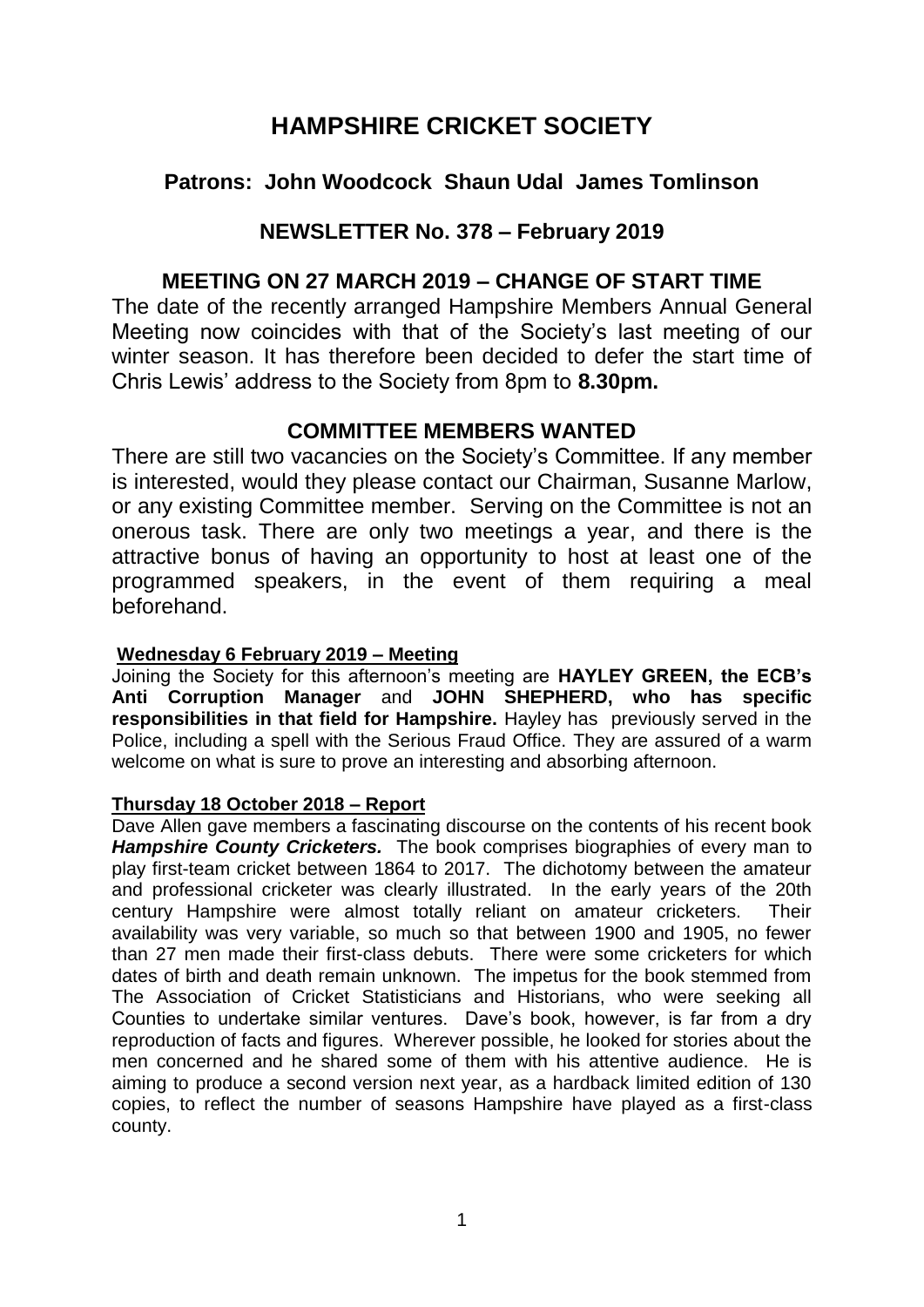At the start of the meeting, Dave mentioned the newly formed Hampshire Cricket Heritage Trust Ltd, of which Terry Crump is Chairman. Dave described his role as being an "unofficial Hampshire cricket historian". Modesty indeed. Has any man known as much about Hampshire cricket and its cricketers as he?

#### **Wednesday 14 November 2018 – Report**

Before a large audience at TVGC, Malcolm Nash entertained members with a comprehensive account of his career. He started playing cricket in the street in Abergavenney and by going down to the local cricket club. He gained entry to Wells Cathedral School by virtue of his sporting rather than academic powers. He played hockey in the winter and cricket for Abergavenney CC in the summer. Worcestershire heard of his ability and he joined them on a tour to the South Coast, in which he performed well. Naturally, he was asked if he was interested in joining that County. However, Wilf Wooller had attracted his attention. He joined the Glamorgan indoor nets at Neath and was offered a summer contract in 1966. Remarkably, he had no thoughts of playing county cricket six months beforehand. He played in one game that summer – against Cambridge University at Cardiff Arms Park. His game progressed under the guidance of Phil Clift (coach) and Ossie Wheatley (captain), though he was obliged to undertake character building tasks such as putting up nets prior to practice and buying cigarettes for the players. In 1967, he made his championship debut, with Jeff Jones, at Harrogate, where it snowed. He had Boycott dropped early on but did not take any wickets or score any runs. Nevertheless, he was in the side for half of the season.

1968 was a career, and indeed, life defining year. When he took seven for 15 in 12 overs in the second innings against Somerset at Swansea, when the tide was coming in, he felt he had arrived. Glamorgan defeated the Australians before a passionate crowd at the same ground. He would never forget the singing that reverberated around the arena. In that era, the Australians were chivalrous opponents. There was no sledging and suchlike and, indeed, they were sporting and gracious throughout. And, of course, there was the Sobers over. Roger Davis had caught the fifth ball but had stepped over the line. In 1967 and 1969, Sobers would have been out, but not under the rules pertaining in the intervening year.

In 1969, Glamorgan were undefeated County Champions. They came close to losing in the first match against Yorkshire but he and Don Shepherd held out for the last 40 minutes. At one stage, Gloucestershire lead the table by over 50 points before Glamorgan beat them twice. He mentioned that strange match against Hampshire at Bournemouth when they (Hampshire) left the ground early believing play had been abandoned. However, Glamorgan stayed, having checked the situation with the umpires who had said that play would recommence if the weather cleared. Glamorgan had, in fact, changed into civvies before the umpires said that play would resume, the rain having stopped. They duly took the field in whites over their normal attire; the umpires said play and Tony Cordle bowled one ball, deliberately wide of the stumps. Glamorgan were originally awarded ten points, but the decision was rescinded after Hampshire appealed. Glamorgan were glad; they did not wish to win the Championship in controversial circumstances.

He fondly recalled matches against Hampshire. They always provided good days and evenings. Barry Richards and Gordon Greenidge were the best opening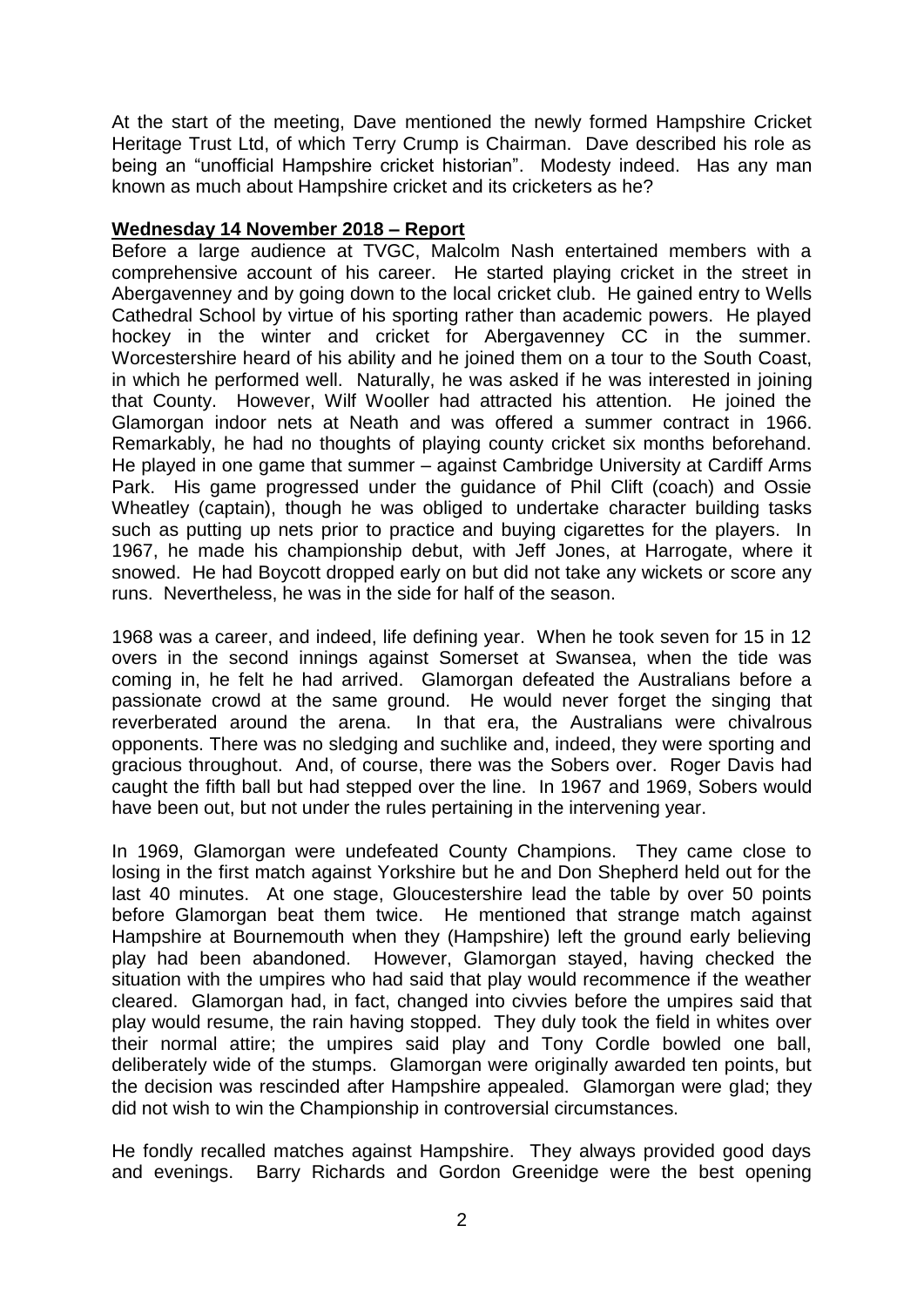batsmen to whom he bowled. Andy Roberts and Malcolm Marshall struck fear, though he claimed he used to run down the wicket to them to negate their speed. Brave man!

He began his talk by stating that the era in which he played was a great one. By the end of the afternoon, there were very few who would have disagreed with his assessments.

#### 00

#### **Wednesday 5 December 2018 – Report**

Our Chairman welcomed our Patron James Tomlinson to the meeting, and reported that she had received best wishes from John Woodcock.

John Abrahams then charmed his audience with an understated talk and selfdeprecating address, laced with humour, on his playing and coaching career. He signed for Lancashire in March 1972 whilst still studying for his A levels. Like many men who went on to enjoy long careers, he failed to get off the mark on his first-class debut some 17 months later. His career spanned two generations of Lancashire greats. When he started, he played with David Lloyd, Barry Wood, Harry Pilling, Clive Lloyd, Faokh Engineer, David Hughes, Jack Simmons and Peter Lever. He recalled the bravery of Pilling who once suffered a broken jaw from an Andy Roberts' delivery. He put a bandage round the injury and later went out to bat. Our speaker also recalled a vivid spell by Wayne Daniel, who having been wound up beforehand, inflicted injuries, as well as taking wickets, on Lancashire's top order. He was greeted by a Daniel bouncer, which flew off his gloves over the wicket-keeper to the boundary. However, such were his exertions, the Bajan fast bowler pulled up with a leg injury as he ran in to bowl the next ball, and took no further part in the match.

By the time he left the game, a new generation of Lancashire players were on the scene including Graham Fowler, Mike Atherton and Mike Watkinson. He mentioned that when he skippered Lancashire to their Benson and Hedges Cup Final success in 1984, the match coincided with his birthday.

He finished his talk with photographs of the various England Under-19 sides he managed. He was understandably proud that the first side he presided over won the Under-19 World Cup in his native South Africa. His side of 2009/10 included no fewer than five players who went on to play for England: Joe Root, James Vince, Jos Butler, Ben Stokes and Danny Briggs. Michael Bates was the wicket-keeper.

Members then enjoyed a fine meal with much animated conversation, aided by John Abrahams making a round of the tables. It was a splendid evening.

#### **COACH? MANAGER? DIRECTOR? 0By Dave Allen**

The first mention I have found of a coach at Hampshire comes from the *Guide* (Handbook) of 1887, when Hampshire were a second-class county. It mentioned the need for "another bowler who could coach at headquarters" but it seems that instead they engaged Tom Soar to bowl, and work as the groundsman. Early in the next century, another groundsman Jesse Hopkins moved from Warwickshire, and even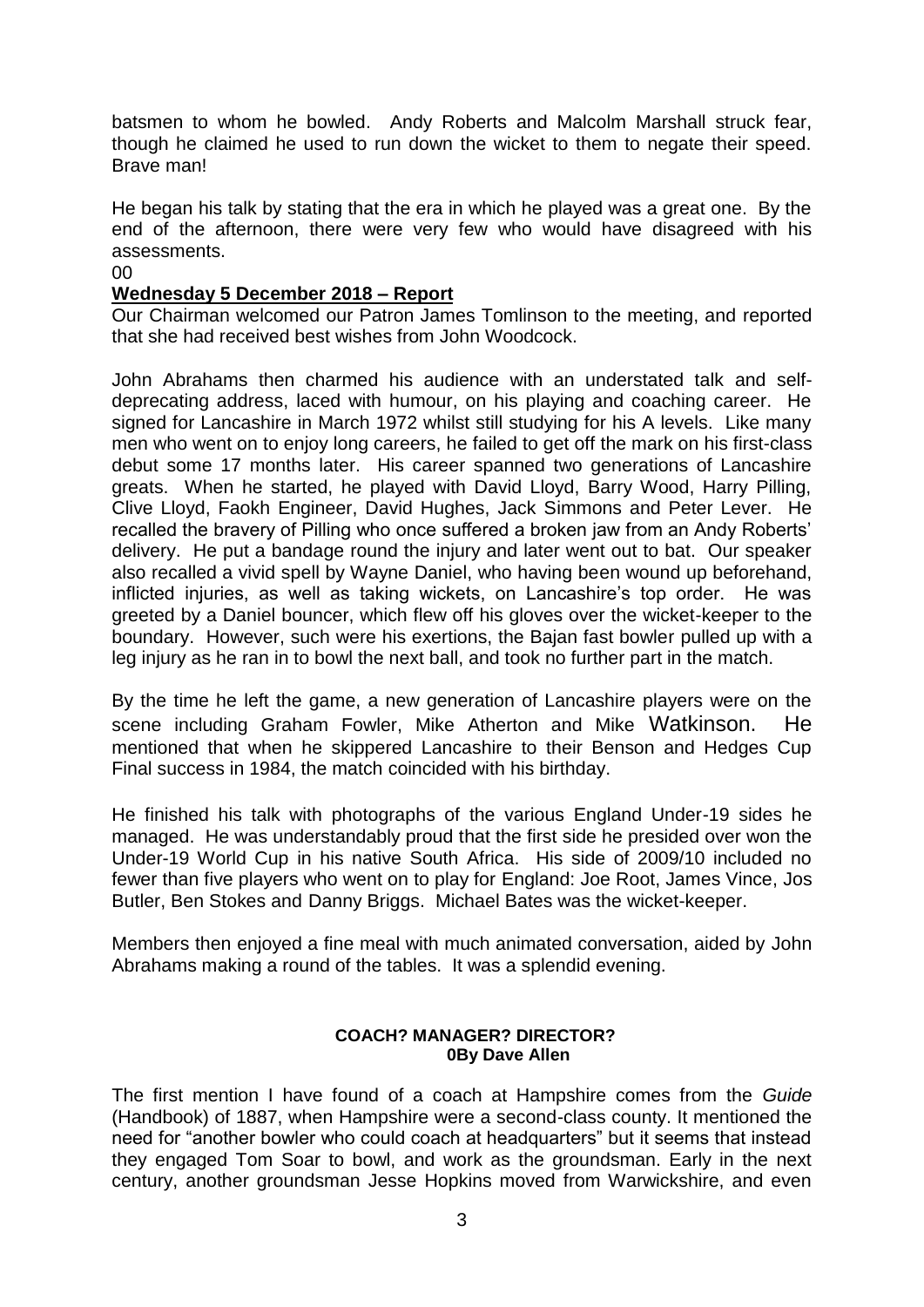played in three county matches pre-war. Then in 1925, he supervised the nursery 'boys' until a new coach Robert Relf, formerly of Sussex, arrived late in the season and stayed for five years. Among Relf's charges were 'Sam' Pothecary and Len Creese.

There was no regular coach during the 1930s although in 1935 another ex-Sussex player EH (Ted) Bowley coached pre-season. Then in 1939 finances were sufficiently strong to engage Sam Staples of Nottinghamshire & England as Coach – in 1932 he had taken 10-21 in a match at Southampton. Sadly of course the war intervened, and while he returned in 1946, he was not a well man. In 1949, he left Hampshire and spent the season umpiring, but he died in the following June. Meanwhile, Hampshire appointed their batsman Arthur Holt as coach – he would be highly influential in developing the players that won the county's two Championships, through his famous 'Holt's Colts' sides, and although he retired in 1966 he continued to work with the under-19 colts' sides for some years.

When Arthur retired, Leo Harrison and briefly Mike Barnard took it on, but Mike was badly injured in a road crash in 1969, and after a couple of years of temporary deputies, another former player Geoff Keith was appointed in 1971. In those days, the coach worked mostly with the 2nd XI and youngsters, and Geoff Keith was popular with his players, but became ill and died aged just 38, in December 1975. For one season, Barry Reed helped with the  $2<sup>nd</sup>$  XI; he would go on to make a significant contribution to the coaching of the colts' sides, then Peter Sainsbury retired at the end of the 1976 season, became coach and remained in place during the successful limited-overs years, retiring in 1991.

From 1990, Tim Tremlett was coaching alongside him, and he took charge from 1992, assisted briefly by Richard Hayward. When Tim moved 'upstairs', Malcolm Marshall took on the role, with some help from Desmond Haynes, while Tony Middleton also joined the coaching staff in 1996. When Malcolm became ill, another former overseas player, Shaun Graf, came for one season, before South African Jimmy Cook (2000) was appointed. He did not have an easy time and was replaced by Paul Terry in 2003. Paul was joined by another former Hampshire batsman Giles White who eventually replaced him mid-season in 2008. Meanwhile, Tim Tremlett moved from Director of Cricket to Cricket Secretary in 2011, and Craig White joined the coaches in 2012, by which time, Jon Ayling and Iain Brunschweiller had also coached at the county.

Giles White had an excellent record in white ball cricket, before moving to the post of Director of Cricket in 2015, when Dale Benkenstein came in as First Team Coach. Dale stayed for just two seasons, then, Craig White took over until the end of the 2018 season. In addition to the two Whites and Tremlett, the 2018, *Hampshire Handbook* listed: Batting Coach: Tony Middleton; Head of Player Development: Charlie Freeston; Player Development Manager: James Tomlinson; and Bobby Parks as coaching the wicketkeepers, although he has now retired, and Michael Bates was working with the club last year. At one of the recent reunions, a former player from Arthur Holt's era, expressed surprise at the number of coaches, and wondered whether there might be a vacancy for a third-man coach? Probably not, but we do know that there is a vacancy for a First Team Manager, "to create an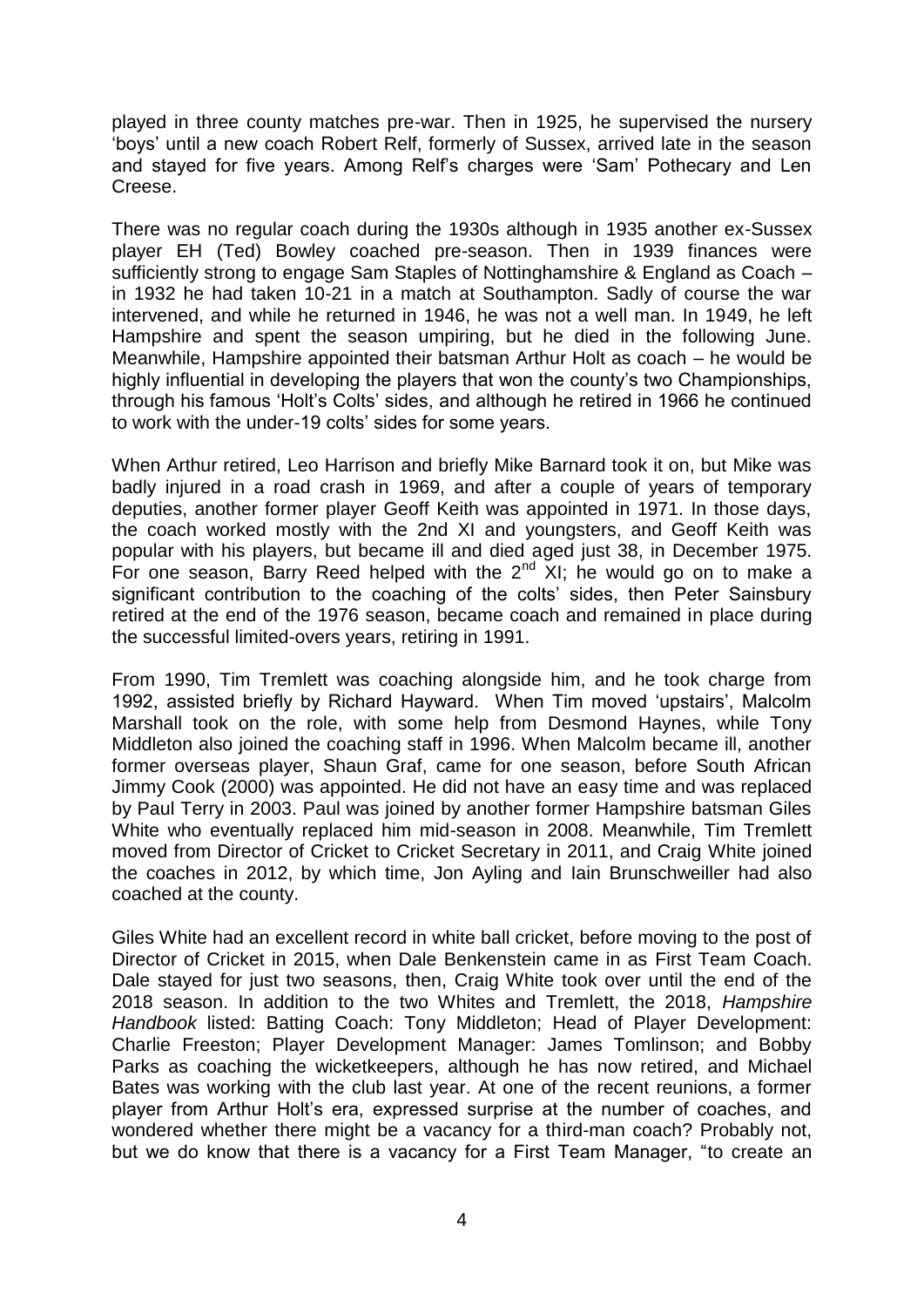environment in which winning trophies and developing international cricketers becomes inevitable.

Editor's Note: Dave wrote the above article prior to the announcement that Hampshire's new First Team Manager will be the South African, **ADRIAN BIRRELL.**  Born in Grahamstown, Cape Province, on 8 December 1960, he played 45 matches in first-class cricket for various Eastern Province sides between 1984-1997. He scored 1460 runs (avge. 21.15, with a highest score of 105 for EP v Western Province at Newlands in January 1989) and took 75 wickets (avge. 30.16. BB 8-134 for Easterns v Eastern Province B at Port Elizabeth in January 1997). His playing career was divided into two distinct parts. He started as a top-order batsman before enjoying some success as a leg spin bowler in his last two full seasons. His experience as a coach has included spells with the England Under-19 side, Ireland, where he was head coach, and Assistant National Coach for South Africa. Prior to being recruited by Hampshire, he was coaching Paarl Rocks in South Africa's Mzansi Super League T20 competition.

### **EATING AND DRINKING AT CRICKET MATCHES**

Mini pork pie, scotch egg, chicken fillets in a Thai sauce followed by another mini pork pie. These were the snacks consumed by the two men sitting next to me on the first day of the recent test match at the Ageas Bowl and it was still only 12.30pm! At lunchtime, just thirty minutes later, they decided to go to the Hilton Hotel for lunch. They returned, unable to find a table, so decided to settle for a pulled pork roll.

On day two, a couple took their seats at the start of play and minutes later, the man left his seat and returned with a pint of lager for each of them. Another few minutes passed, he left his seat again and returned with two large cheeseburgers. Around midday, he went out again and returned with two more pints of lager. At lunchtime, they left their seats and I noticed them eating fish and chips on the concourse.

This behaviour and that of many others at the test match led me to thinking about the consumption of food and drink at such events, so I consulted "The Psychology of Eating and Drinking" by Alexandra W. Logue.

Here are a few of her salient points on the subject -

'Taste and smell are the two senses most involved in eating and drinking'. There are always so many food outlets at these international events that one could not fail to smell food throughout the day.

'People are eating more, people are expending less energy or people are doing both of these things'. Well, we do sit for at least six hours at a day's cricket.

'Sweet, salty and high fat foods are widely and cheaply available and the combination of the availability and our preference for these foods, results in our consuming them to excess'. There were a plethora of fast food outlets on the concourse and not a salad bar to be seen.

'People generally eat more when they are with other people'. This point hit home with me. I only take a sandwich and possibly a small piece of cake or a sausage roll when I attend a game by myself, but when my wife decides to join me, we take pasta salad, falafels, couscous salad, etc. so end up taking more than double what I would